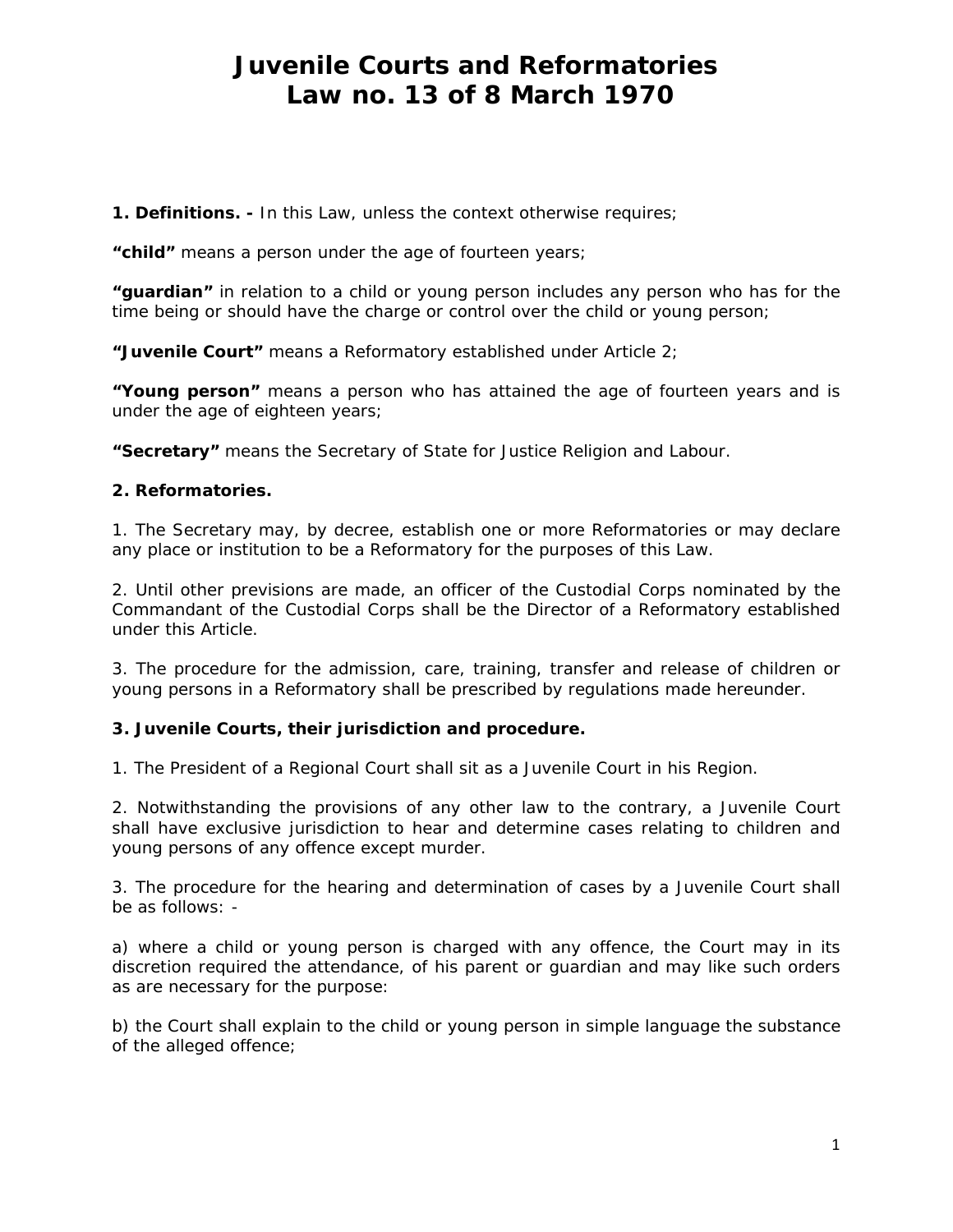*c) after explaining the substance of the alleged offence, the Court shall ask the child or young person what he has to say in explanation thereof and whether he has any cause to show why he should not be convicted;* 

*d) if the statement made by the child or young person amounts to a plea of guilty, the Court may convict him;* 

e) if the child or young person does not admit the offence Or if the Court does not *accept the accused's statement as a plea of guilty, the Court shall then hear the evidence of the witnesses for the prosecution;* 

*f) at the close of the evidence of each witness, the Court shall put to the witness such questions as appear to be necessary or desirable either for the purpose of establishing the truth or otherwise of the facts alleged or to fest the credibility of the witness;* 

*g) if after the prosecution witnesses have given their evidence the Court is satisfied that the facts properly before it establish a prima facie case against the accused which, if unanswered, would leave no reasonable doubt as to his guilt, the Court shall hear the witnesses for the defence and any further statement which the accused may wish to make in his defence;* 

*h) if the child or young person admits the offence and the Court accepts his pica or if after hearing the witnesses the Court is satisfied that the offences is proved the Court shall convict him and shall then obtain such information as to his character, antecedents, home life, occupation and health as may enable it to deal with the case in the best interests of the child or young person, rind may put to him any question arising out of such information, For the purpose of obtaining such information or for special medical examination or observation the Court may from time to time remaned the child or young person or may release him on hail.* 

*4. Bail of children and young persons. - Where a child or young person is apprehended with or without a warrant and cannot be brought forthwith before a Juvenile Court, the officer in charge of the police station to which such child or young person is brought shall:-* 

*a) Unless the charge is one of murder or relates to any offence punishable with imprisonment for a term exceeding seven years; or* 

*b) unless the officer has reason to believe that the release of such child or young person would defeat the ends of justice, release him on a recognizance being entered*  into by him or by his parent or guardian or other responsible person, with or without *sureties, for such amount, as well, in the opinion of the officer secure the attendance of such child or young person upon the hearing of the charge, •* 

# *5. Imprisonment. –*

*1. No child shall be sentenced to imprisonment.* 

*2. No young person shall be sentenced to imprisonment unless a Juvenile Court considers that none of the other methods in which the case may be legally dealt with by the provisions of this or any other law in suitable.* 

*3. A young person sentenced to imprisonment shall, so far as circumstance permit, not be allowed to associate with adult prisoners.*